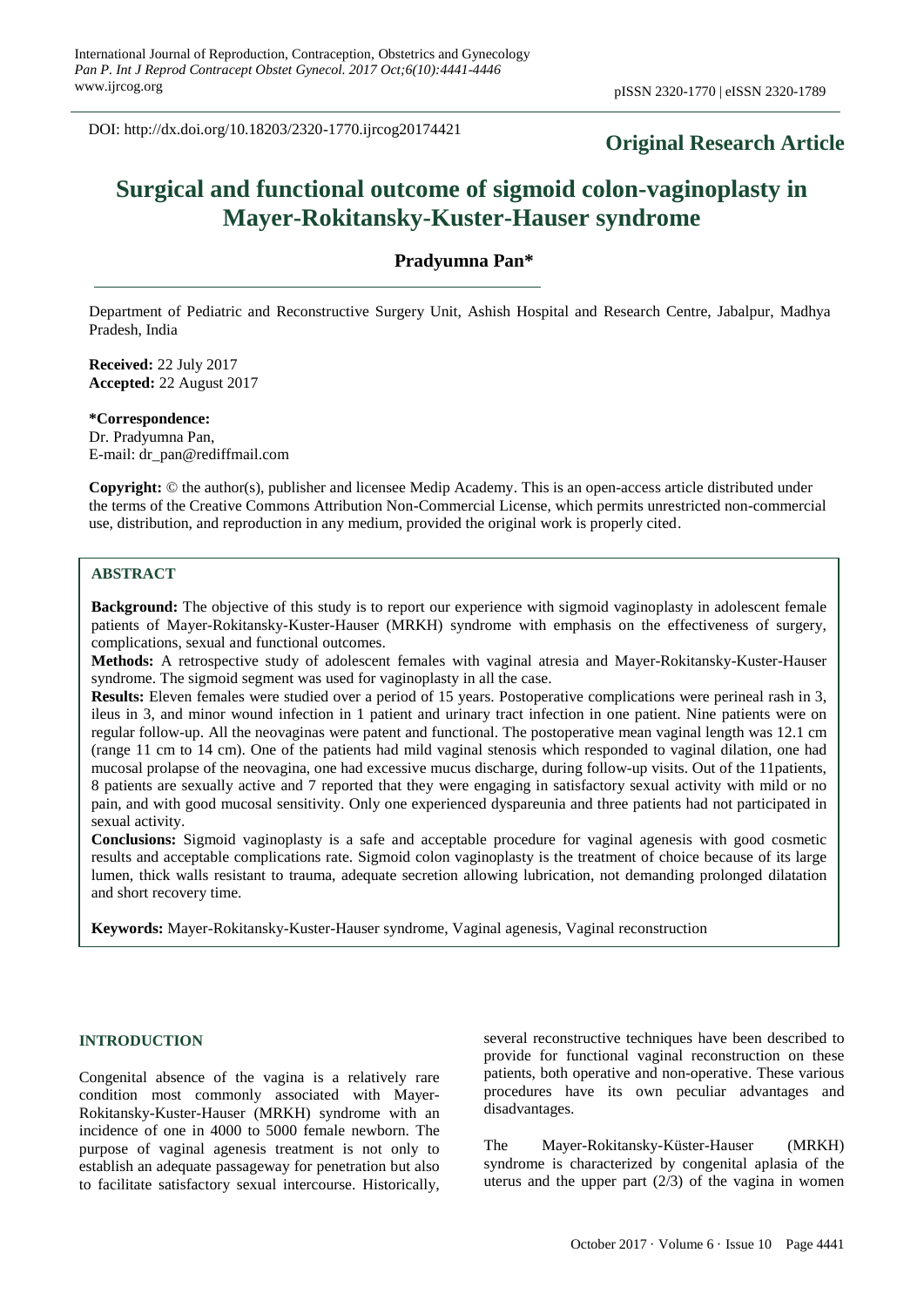showing normal development of secondary sexual characters, normal functional ovaries and a normal 46, XX karyotype. MRKH may be isolated (type I) but it is more frequently associated with renal, vertebral, and, to a lesser extent, auditory and cardiac defects (MRKH type II or MURCS association). The first sign of MRKH syndrome is a primary amenorrhea.

The use of isolated bowel segments has been shown to provide excellent results, circumventing the need for regular dilatation and providing natural lubrication.<sup>1</sup> We present our results of sigmoid vaginoplasty performed in patients with MRKH syndrome, with emphasis on the operative and sexual outcomes of these patients.

#### **METHODS**

This is a retrospective study from 2001 to 2016. All the 11 patients listed in the study were having MRKH syndrome. Six (54.5%) presented with isolated uterovaginal aplasia (MRKH type I). In other five women two had renal agenesis, one had ectopic pelvic kidney, one with absent 7th and 8thrib and one had scoliosis. All the patients underwent sigmoid colon vaginoplasty under general anesthesia. Preoperative work up included physical examination, karyotyping, abdominal and pelvic ultrasonography, and endocrinological and psychological assessments. Informed consent, after an explanation of the potential benefits and risks of sigmoid vaginoplasty and the surgical or nonsurgical alternatives to create a neovagina was obtained from all the patients and parents. Three months after the procedure, patients were allowed to start intercourse. The patients were analysed for the effectiveness of surgery, complications and sexual outcome.

#### *Surgical technique*

The approach was abdominoperineal in all the patients (Figure 1).



**Figure 1: Preoperative showing absence of vagina.**

Pfannenstiel incision was made to open the abdomen. After opening the abdomen, about 12-15cm long segment of sigmoid colon was mobilized on its vascular pedicle (Figure 2). Vascular pedicle plane of the sigmoid graft was made in between the left colic and the superior rectal artery. The continuity of the colon was restored by a hand-sewn double-layer end-to-end anastomosis using 3- 0 absorbable sutures. An isoperistaltic orientation was used. The proximal end of the sigmoid segment was closed in 2 layers and hitched to the sacral promontory with non-absorbable suture. Lower end of the graft was brought down to the perineum, after creating a rectovesical tunnel between urethra, bladder anteriorly, and rectum posteriorly (Figure 3, Figure 4). The edges of the vaginal pit were sutured to the distal end of the sigmoid segment. A Foley's catheter was kept in the bladder for 7 days. At discharge from the hospital, the patients were instructed to irrigate the neovagina daily for 8 weeks and weekly thereafter and vaginal introitus dilation twice daily for 2 months and thereafter once daily for 2 months.



**Figure 2: Line drawing showing creation of colon graft.**



**Figure 3: Space created for colon.**



**Figure 4: Pulled colon.**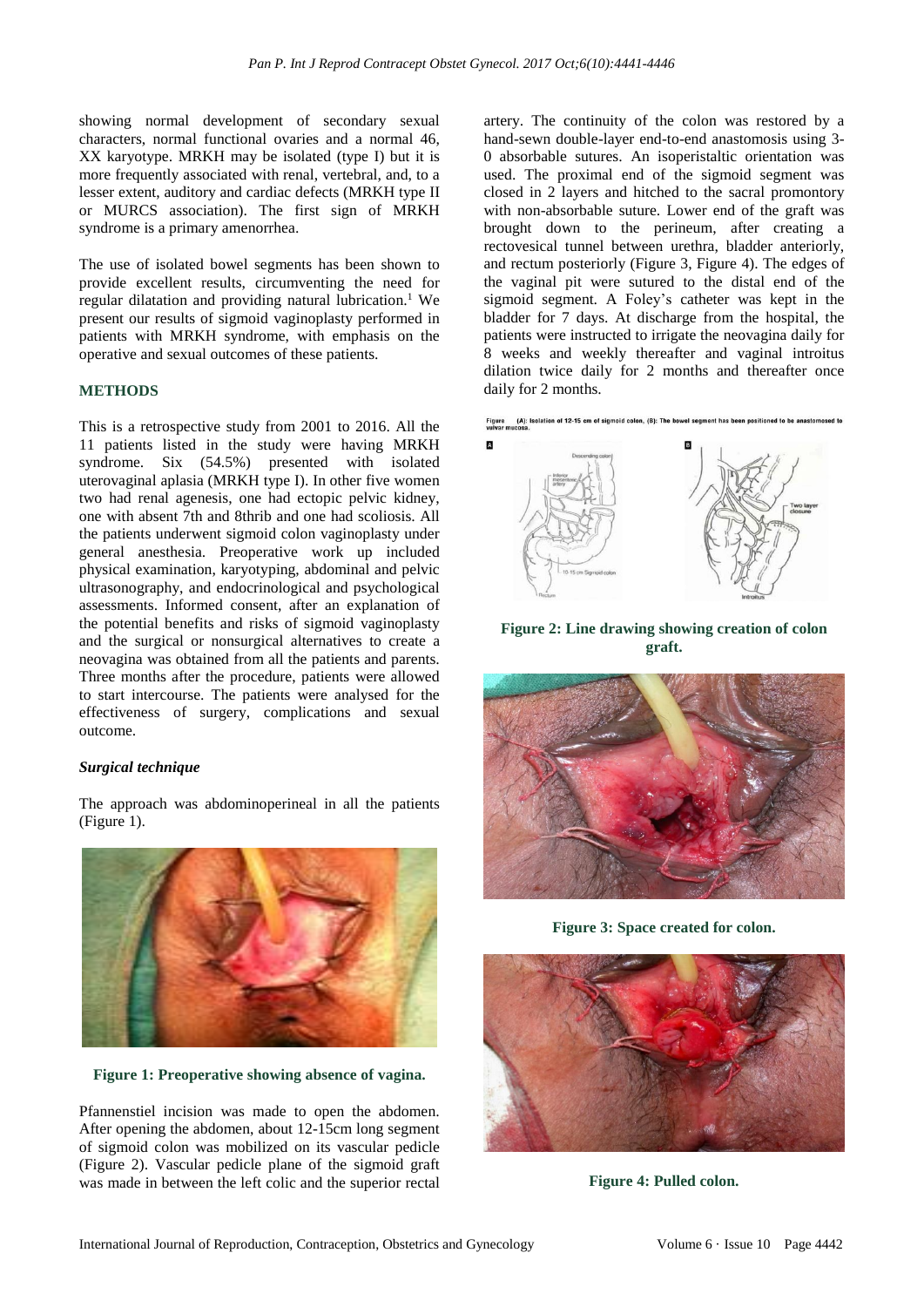#### **RESULTS**

The total duration of this study was 15 years. The total number of patients included in this study was 11. The age range was 19-24 years (mean 21.1 years). All the patients presented with amenorrhea. The mean follow-up duration was 4.2 years. Two patients were lost to follow-up after 14 months and 22 months. None of the 11 patients had any significant per-operative complication. Three patients had mild postoperative ileus, managed conservatively. Three had transient perineal rash which disappeared after vaginal wash. One patient had a minor abdominal wound infection, which responded well to local wound care and systemic antibiotics. One patient had mild urinary tract infection.

Neovagina was cosmetically acceptable to the parents of all patients. One of the patients had mild vaginal stenosis during follow-up visits which responded to vaginal dilations. None of them had excessive mucus discharge. One patient had mucosal prolapse of the neovagina that required trimming.

All patients had normal external genitalia in appearance. The vagina was totally absent in six patients in the remaining 5 patients, vaginal pit ranged from 1 cm to 2. 5cm.Ten patients had a total absence of the uterus and fallopian tubes. In one patient, a rudimentary uterus was observed. Ovaries were seen in all patients. Postoperative vaginal length varied from 11cm to 14 cm, mean 12.1cm. During the follow-up, no other complications, such as hemorrhages, infections were noted.

Out of these 11 patients, 8 are sexually active and 7 patients reported that they were engaging in satisfactory sexual activity with mild or no pain, and with good mucosal sensitivity (Figure 5); only one patient experienced severe pain and post coital bleeding during sexual intercourse.



#### **Figure 5: Postoperative after 6 months in sexually active woman.**

Three did not engage in sexual intercourse, as they were not married (Figure 6). The patients were inquired how their accomplices encountered their recently made vaginas. Partner responses were presented as positive in 4, neutral in 3 and negative in 1. Three had good relation with partner, neutral in 4 and poor in 1.



**Figure 6: Postoperative after 6 months in sexually non-active woman.**

#### **DISCUSSION**

Vaginal atresia due to Müllerian aplasia is noted in patients with MRKH syndrome.<sup>2</sup> A young woman's sense of well-being and quality of life is crushed by this condition. Affected individuals without treatment will find it challenging, if not impossible, to engage in penilevaginal intercourse, they do not menstruate and they will be unable to carry a pregnancy. The finding that sexual intercourse will not occur without medical intervention and the awareness of absence of childbearing capacity may be devastating to an adolescent who has not yet reached certain developmental milestones.

Because of physical and psychological challenges, it has been suggested that the management of MRKH falls into two categories:

- the need to anatomically manage the anomaly so that young women may have the option to engage more easily in penile-vaginal intercourse and
- the need to help young women cope with the psychological impact of the condition.<sup>1</sup>

Probably the most important aspect with regard to reconstruction, especially in patients with MRKH, is the timing of the initial procedure. Ideally, the patient should be nearing the age for sexual intercourse, highly motivated, and emotionally mature. Patients who are relatively immature despite their chronological age are at great risk for poorer outcomes, which can lead to unfavourable healing. Failure of complete, unimpeded healing can result in the need for multiple revisionary procedures, the consequences of which may result in various degrees of sexual dysfunction. Thus, preoperative patient assessment and careful psychological preparation before any surgical intervention is crucial.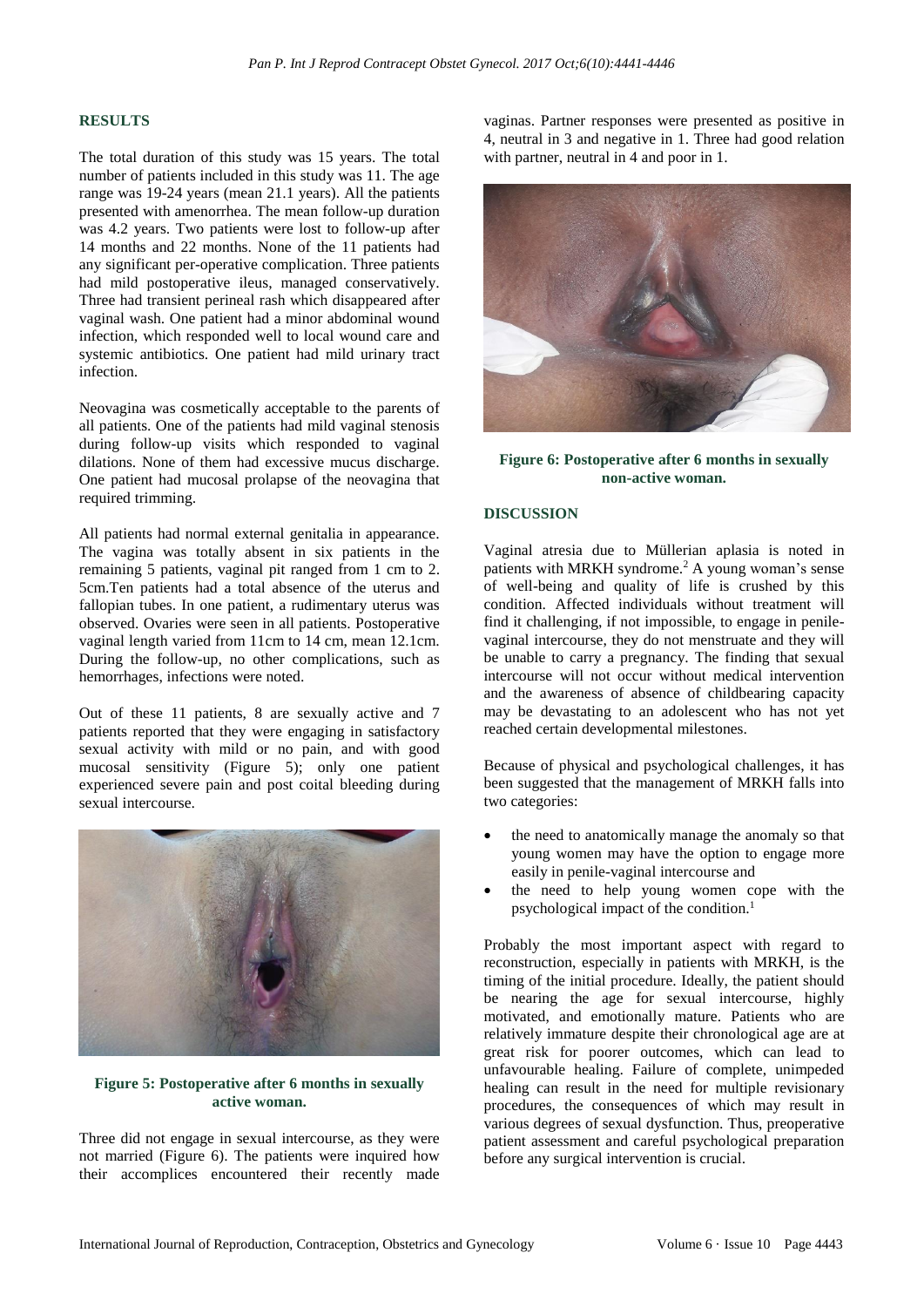In the past, vaginal reconstruction procedures were conducted on infants and pre-pubertal girls and this required inevitable surgical revision in adolescence before sexual activity. Deferring treatment allows the woman herself to be involved in decision making and also increases compliance with the adjuvant dilatation therapy that may be required.<sup>3</sup>

Diagnosis is frequently made clinically, but often confirmed either radiologically or laparoscopically, in patients whose hormonal and karyotype investigations for primary amenorrhea are normal. The use of ultrasonography, intravenous urography, computerized tomography, and magnetic resonance imaging provides information about the degree of abnormality and associated renal anomalies.<sup>4</sup>

Functional vaginal reconstruction must accomplish several essential requirements, adequate length of the vaginal wall, sufficient transverse dimensions of the introitus and vaginal pouch, healing without cicatricial contracture, the vaginal lining should be durable enough to withstand the forces associated with intercourse and should provide a satisfactory cosmetic result, leaving the external genitalia intact.<sup>5</sup> All of these elements are essential to allow for ample and pain-free intercourse.

Treatment may be either surgical or nonsurgical. There are two main types of procedure. The first one consists of the creation of a new cavity and can be nonsurgical or surgical. The second is vaginal replacement with a preexisting canal lined with a mucous membrane (a segment of bowel).<sup>6</sup> Commonly performed procedures are Franck's dilator method, Abbe-McIndoe operation, Vecchietti operation and Sigmoid colon vaginoplasty.

The traditional treatment for this condition is McIndoe technique which uses of split-thickness skin graft. <sup>7</sup> This procedure has high rates of graft failure and stenosis. Frequent dilatations and need to wear a vaginal moulds at night are additional disadvantages. Incidence of dyspareunia directly correlates with the length of the neovagina, with an incidence of 100% if the vaginal length is less than  $6 \text{ cm}$ .<sup>8</sup> It is extremely difficult to have a good length of the vagina after few years of surgery and even after having a good length, vagina is dry and painful on coitus.<sup>8</sup>

Colon, cecum, or ileum may be used for bowel vaginoplasty but the sigmoid colon is preferred over the others. The sigmoid colon has certain advantages, such as, a thick wall, large diameter, does not traumatize easily, has adequate mucosal secretion, which although adequate for lubrication is not excessive or irritating, and does not require regular dilatation after the postoperative period.<sup>9</sup> Also, it is close to the perineum, can easily be mobilized on vascular pedicle and it does not require moulds or stenting.<sup>10</sup> Sigmoid vaginoplasty provides an esthetically pleasing neovagina with a good length, natural lubrication, and obviating the need for stenting and dilatation. 10

In our series, no intra-operative or intestinal complications occurred. Intestinal complications are rare with sigmoid vaginoplasty and we recommend preoperative bowel preparation and meticulous suturing to avoid such complications.

Postoperative complications reported in the literature ranged from 0.2 -1.4% , noted are ileus, wound infection, pelvic hematoma, urinary tract infection, urinary incontinence, incision abscess, intestinal leakage, colorectal fistula, necrosis of the sigmoid conduit, pelvic abscess.11,12 In our series three had perineal rash induced by neovaginal discharge that disappeared after irrigation of the neovagina , mild ileus in 3 patients, one had a mild urinary tract infection and one had minor abdominal wound infection which responded to antibiotics.

Long-term complications noted in literature (0.2-13.9%) are persistent vaginal discharge. stenosis of the neovagina, prolapse of the neovagina, malodor of the vaginal secretions, postcoital bleeding. 13,14 None of the patients in our series had any major postoperative or chronic complications. None of the patients complained of local irritation and dryness. One woman had dyspareunia and post coital spotting. Excessive mucus discharge was reported by one patient in the initial months after surgery but subsided after 3-4 months. Thereafter, the patient experienced just a moist vagina with no complaint.<sup>15</sup>

Mucosal prolapse is part of the late postoperative complications that occurred in one of our patient, which was successfully managed by surgical excision of redundant tissue. Parsons et al. reported mucosal prolapse in 14% of patients.<sup>16</sup> This can be prevented by selection of appropriate bowel segment length and proper fixation to the sacral promontory thus decreasing the incidence of this complication. It was made in all of our patients.

Stenosis of the neovagina is the main long-term complication reported (8.8%) within the first postoperative year. However, we encountered 1 mild stenosis in our patients but fortunately she responded to regular vaginal dilations. The liability for anastomotic stricture can be decreased by selection of a bowel segment of adequate blood supply and length that can be mobilized and pulled easily to the perineum without tension, creation of a large enough space between bladder and rectum and generous anastomosis at the hymenal region. Several authors reported that patients were encouraged to use a vaginal dilator daily for a couple of weeks postoperatively, which may prevent stenosis of the neovagina and introitus.<sup>17</sup> We recommend regular postoperative dilatation of the anastomotic site till full sexual activity is chosen.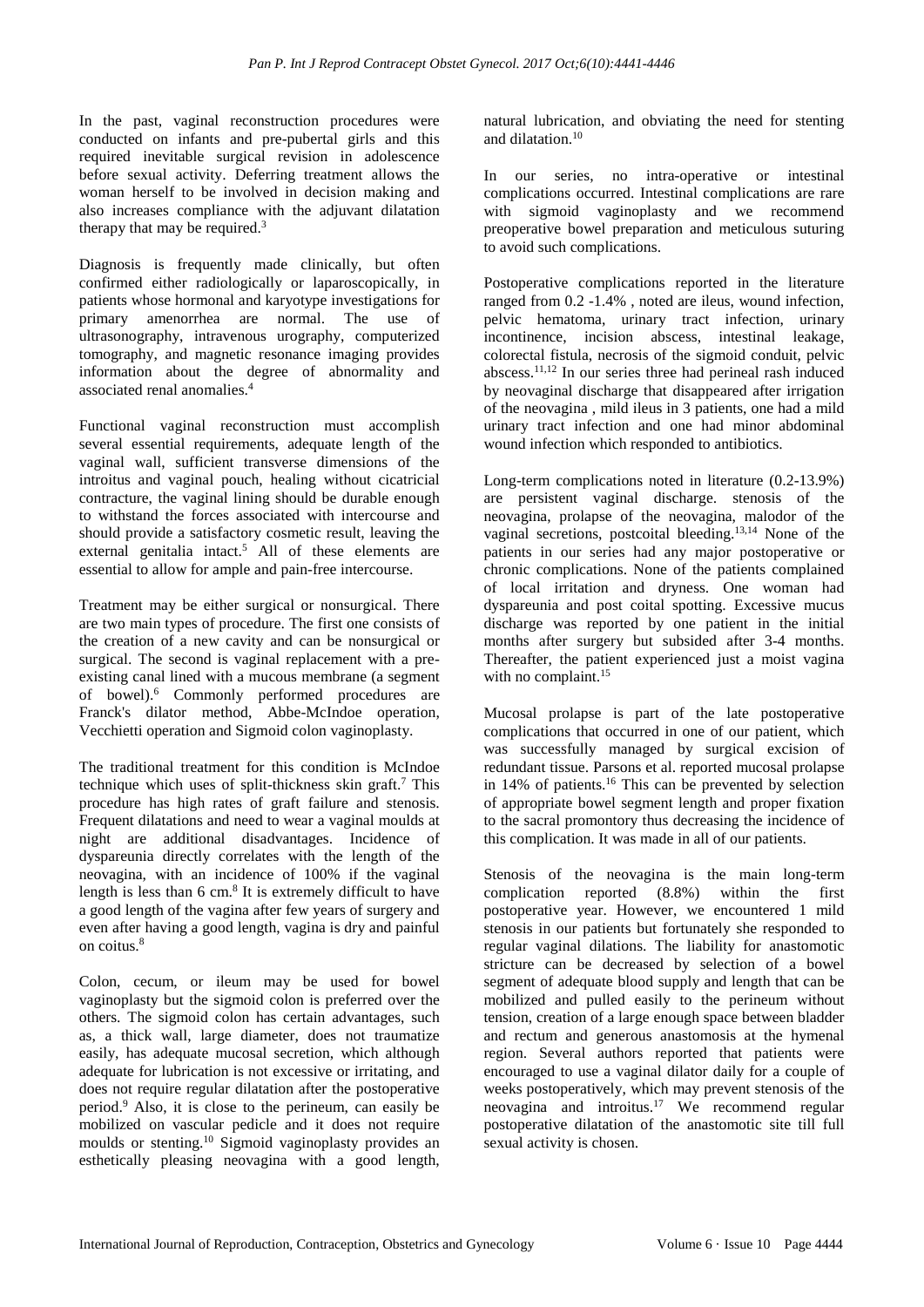Diversion colitis, ulcerative colitis is rare and has been reported in the neovagina.18,19 However, continuous follow-up of these patients with regard to these potential complications are necessary. On vaginal examination of our patients, we found that all patients had an outstanding cosmetic appearance of the neovagina with an adequate vaginal orifice.

Vaginal assessment revealed an adequate size of the neovagina in all patients. Patients were happy with their surgical outcome. Significant dyspareunia and bleeding during intercourse were reported in one. None of the patients complained of vaginal dryness or need for external lubricants but instead they experienced a moist vagina owing to the colonic mucosal secretion.<sup>20</sup>

The sexual satisfaction rate reported in the literature is approximately 80% to 90% With an assessment of the functional outcome among the 8 sexually active patients in our series, the sexual satisfaction rate was approximately 87.5% (7 of 8 patients) Partners experience towards newly created vaginas were positive in 4, neutral in 3 and negative in 1. Three had good relation with partner, neutral in 4 and poor in 1 resulting in separation and divorce.

Families of 3 patients were counselled to marry their daughters to widowers who had already completed their families or to men who were physically challenged and wanted to adopt children.

Although postsurgical results are acceptable to the parents and patients cosmetically, the long-term sexual and psychological outcomes are yet to be assessed.<sup>21</sup> Most of these patients have functioning ovaries, which would therefore allow for in-vitro procedures through the use of a female surrogate which remains to be explored in the future.

## **CONCLUSION**

Our study revealed that sigmoid vaginoplasty can provide the patient with a self-lubricating, aesthetically pleasing neovagina of adequate size. It has a low complication rate and a low incidence of introital stenosis with no need for daily vaginal dilatation or vaginal stenting by vaginal moulds. Moreover, the reported functional outcome is excellent.

*Funding: No funding sources Conflict of interest: None declared Ethical approval: The study was approved by the Institutional Ethics Committee*

## **REFERENCES**

1. Hendren WH, Atala A. Use of bowel for vaginal reconstruction. J Urol. 1994;152:752-5.

- 2. Hughes IA. Disorders of sex development: a new definition and classification. Best Pract. Res Clin Endocrinol Metab. 2008;22:119-34.
- 3. Leduc B, van Campenhout J, Simard R. Congenital absence of the vagina. Observations on 25 cases. Am J Obstet Gynecol. 1968;100:512 -20.
- 4. Folch M, Pigem I, Konje JC. Mullerian agenesis: etiology, diagnosis, and management. Obstet Gynecol Surv. 2000;55:644- 9.
- 5. Hensle TW, Chang DT. Vaginal reconstruction. Urol Clin North Am. 1999;26:39 -47.
- 6. Gupta NP, Ansari MS. Mayer-Rokitansky-Kuster-Hauser (MRKH) syndrome - a review. Indian J Urol. 2002;18:111-6.
- 7. ACOG Committee Opinion No. 355. Vaginal agenesis, diagnosis, management, and routine care. Obstet Gynecol. 2006;108:1605-9
- 8. De Souza AZ, Maluf M, Perin PM, Maluf Filho F, Perin LF. Surgical treatment of congenital uterovaginal agenesis: Mayer–Rokitansky–Kuster– Hauser syndrome. Int Surg.1987;72:45-7.
- 9. Mungadi IA, Ahmad Y, Yunusa GH, Agwu NP, Ismail S. Mayer-Rokitansky-Kuster-Hauser Syndrome: Surgical Managementof Two Cases. J Surg Tech Case Rep. 2010;2(1):39-43.
- 10. Rawat J, Ahmed I, Pandey A, Khan TR, Singh S, Wakhlu A, Kureel SN. Vaginal agenesis: Experience with sigmoid colon neovaginoplasty. J Indian Assoc Pediatr Surg. 2010;15(1):19-22.
- 11. Imparato E, Alfei A, Aspesi G, Meus AL, Spinillo A. Long-term results of sigmoid vaginoplasty in a consecutive series of 62 patients. Int Urogynecol J Pelvic Floor Dysfunct. 2007;18(12):1465-9.
- 12. Kapoor R, Sharma DK, Singh KJ, Suri A, Singh P, Chaudhary H, Dubey D, Mandhani A. Sigmoid vaginoplasty: long-term results. Urology. 2006;67(6):1212-5.
- 13. Djordjevic ML, Stanojevic DS, Bizic MR. Rectosigmoid vaginoplasty: clinical experience and outcomes in 86 cases. J Sex Med. 2011;8(12):3487- 94.
- 14. Nowier A, Esmat M, Hamza RT. Surgical and functional outcomes of sigmoid vaginoplasty among patients with variants of disorders of sex development. Int. Braz j urol. 2012;38:380-6.
- 15. Hanna MK. Vaginal construction. Urology. 1987;29:272-5.
- 16. Parsons JK, Gearhart SL, Gearhart JP. Vaginal reconstruction utilizing sigmoid colon: Complications and long-term results. J Pediatr Surg. 2002;37:629-33
- 17. Khen-Dunlop N, Lortat-Jacob S, Thibaud E, Clément-Ziza M, Lyonnet S, Nihoul-Fekete C. Rokitansky syndrome: Clinical experience and results of sigmoid vaginoplasty in 23 young girls. J Urol. 2007;177:1107-11.
- 18. Froese DP, Haggitt RC, Friend WG. Ulcerative colitis in the auto transplanted neovagina. Gastroenterology.1991;100:1749-52.